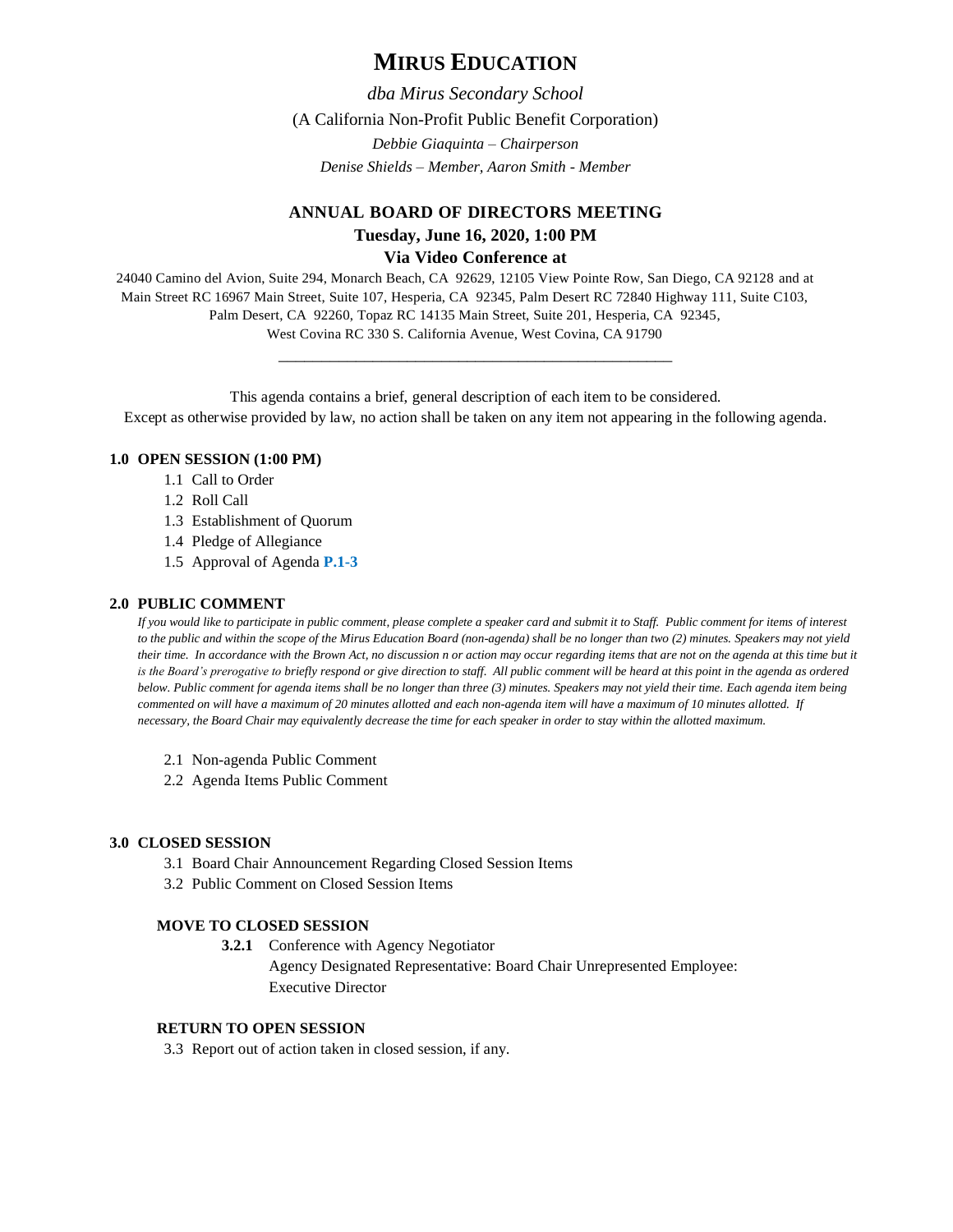### **4.0 ADMINISTRATIVE ITEMS**

- 4.1 Consider Approval of 2020-2021 Board Meeting Dates *Tuesday, October 20, 2020, 1:00 pm Tuesday, February 16, 2021, 1:00 pm Tuesday, June 22, 2021, 1:00 pm*
- 4.2 Consider Approval of the Dashboard Alternative School Status (DASS) Application Renewal and the DASS Eligibility Certification 2020 – 2022 **P. 4-16**
- 4.3 Consider Approval of Emergency School Closure Policy **P. 17**
- 4.4 Consider Approval of the Employee COVID-19 Prevention Policy **P. 18-19**
- 4.5 Consider Approval of the Student COVID-19 Prevention Policy **P. 20-21**
- 4.6 Consider Approval of the Contract for Annual Audit **P. 22-46**
- 4.7 President's Report
	- **4.7.1** Coronavirus (COVID-9) Update
	- **4.7.2** Graduation Update
- 4.8 Strategic Plan Update
	- **4.8.1** Mirus Secondary School
		- **4.8.1.1** School Participation Report for the period of 2019-2020 Months 9 - 11: 02/10/2020 – 05/01/2020 *P. 47-49*

# **5.0 CONSENT AGENDA**

**All matters listed under the consent agenda are considered by the Board to be routine and will be approved/enacted by the Board in one motion in the form listed below.** Unless specifically requested by a Board member for further discussion or removed from the agenda, there will be no discussion of these items prior to the Board votes on them. The President recommends approval of all consent agenda items.

- 5.1 Consider Approval of Board Meeting Minutes for March 31, 2020 *P. 50-52*
- 5.2 Consider Approval of the Revised 2019-2020 Pupil Attendance Calendar **P. 53-54**
- 5.3 Consider Approval of 2020-2021 Pupil Attendance Calendar **P. 55-56**
- 5.4 Consider Approval of Employee Manual Amendments **P. 57-121**
- 5.5 Consider Approval of Grade Level Determination Policy Amendments **P. 122-123**

### **6.0 ACTION ITEMS**

- **6.1** Consider Approval of the Compensation Comparability Study for Executive Director Position
- **6.2** Board Chair: Required Oral Report Regarding Executive Director Contract
- **6.3** Consider Approval of the Executive Director Contract

### **6.4 Action Items Specific to Mirus Secondary School**

- **6.4.1** Consider Approval of 2019-2020 COVID-19 Operations Written Report **P. 124-131**
- **6.4.2** Consider Approval of 2nd Interim Report FY 2019 2020 **P. 132-147**
- **6.4.3** Review the FY 2019-2020 May Revised Budget Assumptions and Consider Approval of FY 2019- 2020 May Revised Budget **P. 148-156**
- **6.4.4** Review the FY 2020-2021 Preliminary Operational Budget Assumptions and Consider Approval of the FY 2020-2021 Preliminary Operational Budget **P. 157-166**
- **6.4.5** Consider Approval of FY 2020-2021 Education Protection Account (EPA) Resolution and Expenditure Plan **P. 167-170**